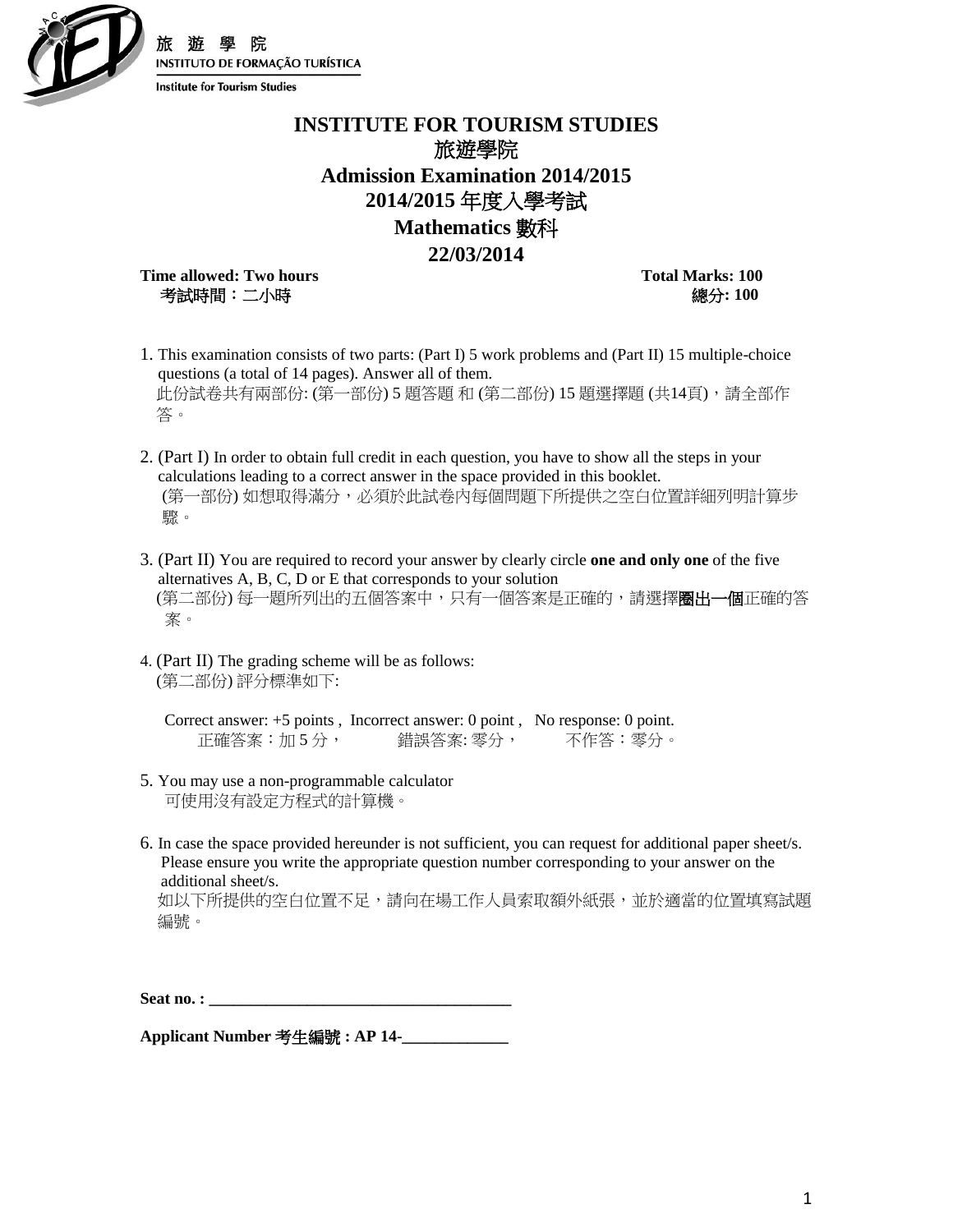

1. Let  $\alpha$  and  $\beta$  be the roots of the equation  $10x^2 - 20x + 1 = 0$ . Without solving the equation, find the values of

 $\dot{\mathcal{B}}$  and  $\beta$  為方程10x - - 20x +1 = 0的根。無須解以上方程,求下列兩式的值

A, 
$$
4^{\alpha} \times 4^{\beta}
$$
 (2 marks  $\overleftrightarrow{j}$ )  
Sum of the roots:  $\alpha + \beta = \left(\frac{-20}{10}\right) = 2$ 

$$
4^{\alpha} \times 4^{\beta} = 4^{\alpha+\beta} = 4^2 = 16.
$$

(3 marks  $\hat{\pi}$ )

B, 
$$
\log_{10} \alpha + \log_{10} \beta
$$

Product of roots: 
$$
\alpha\beta = \frac{1}{10}
$$

$$
\log_{10} \alpha + \log_{10} \beta
$$
  
=  $\log_{10} \alpha \beta = \log_{10} \frac{1}{10}$   
=  $\log_{10} \frac{1}{10}$   
=  $\log_{10} 1^{-1}$   
= -1.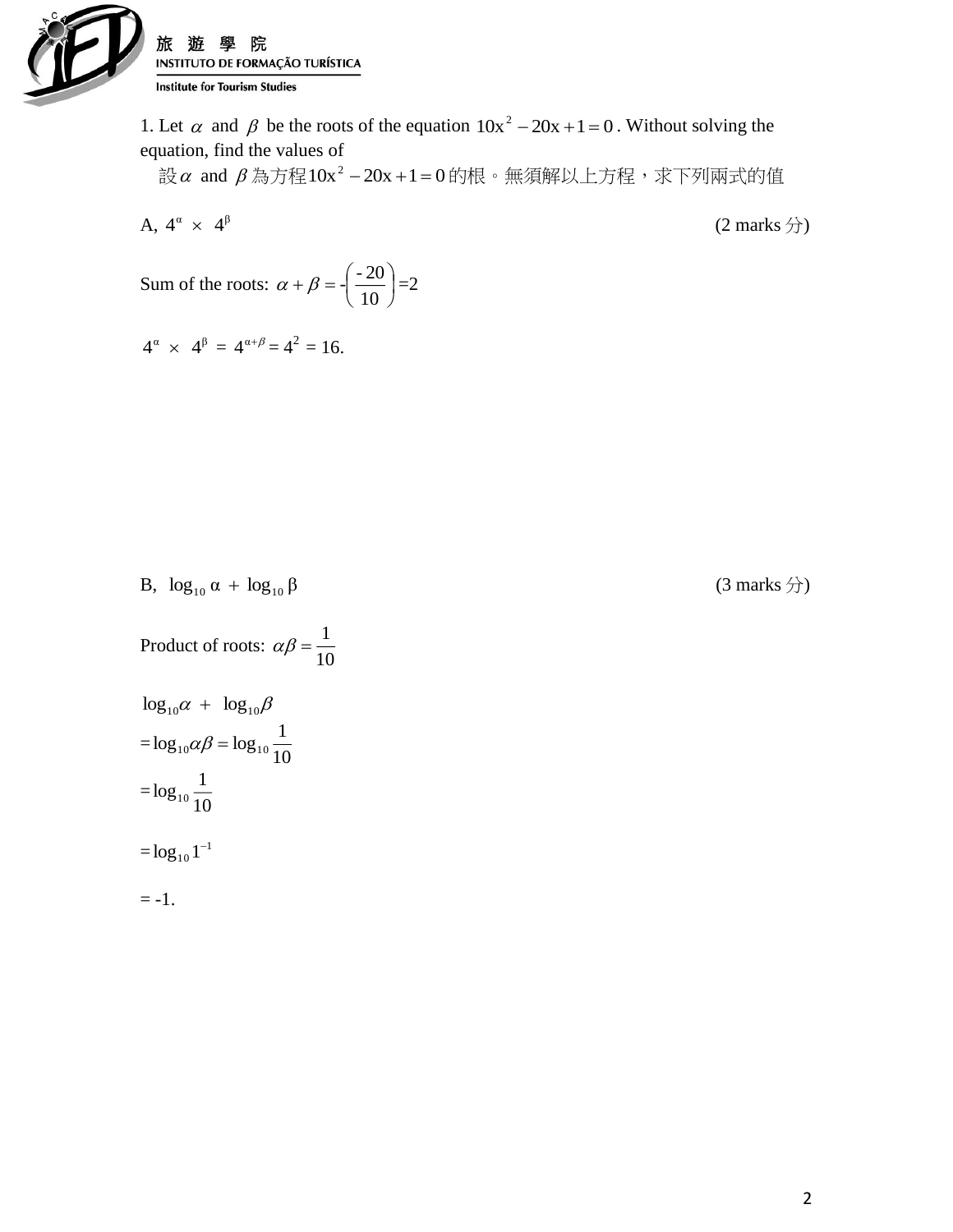

2. In Figure 1, *ABCD* is a square with *AB* = 5. *E* is a point on *AD* such that *DE* = 3. Find *x*, *y* and *z*. Give your answers correct to the nearest degree. (5 marks) 圖 1 中,*ABCD* 為一正方形且 *AB* = 5。*E* 是 *AD* 上的一點使得 *DE* = 3。求 *x*、*y* 及 z 的值,答案須準確至最接近的度。 (5 分)

$$
\tan x = \frac{3}{5}
$$
  
x=30.96<sup>o</sup> = 31<sup>o</sup>. (1.5 marks)  

$$
\tan y = \frac{2}{5}
$$



 $\angle AEB = 90^\circ - y$ 

 $\angle DEC = 90^\circ - x$ 

$$
\therefore z = 180^{\circ} - (90^{\circ} - y) - (90^{\circ} - x)
$$
  
= x + y  
= 30.96^{\circ} + 21.8^{\circ}  
= 53^{\circ}. (2 marks)



Figure 1 圖 1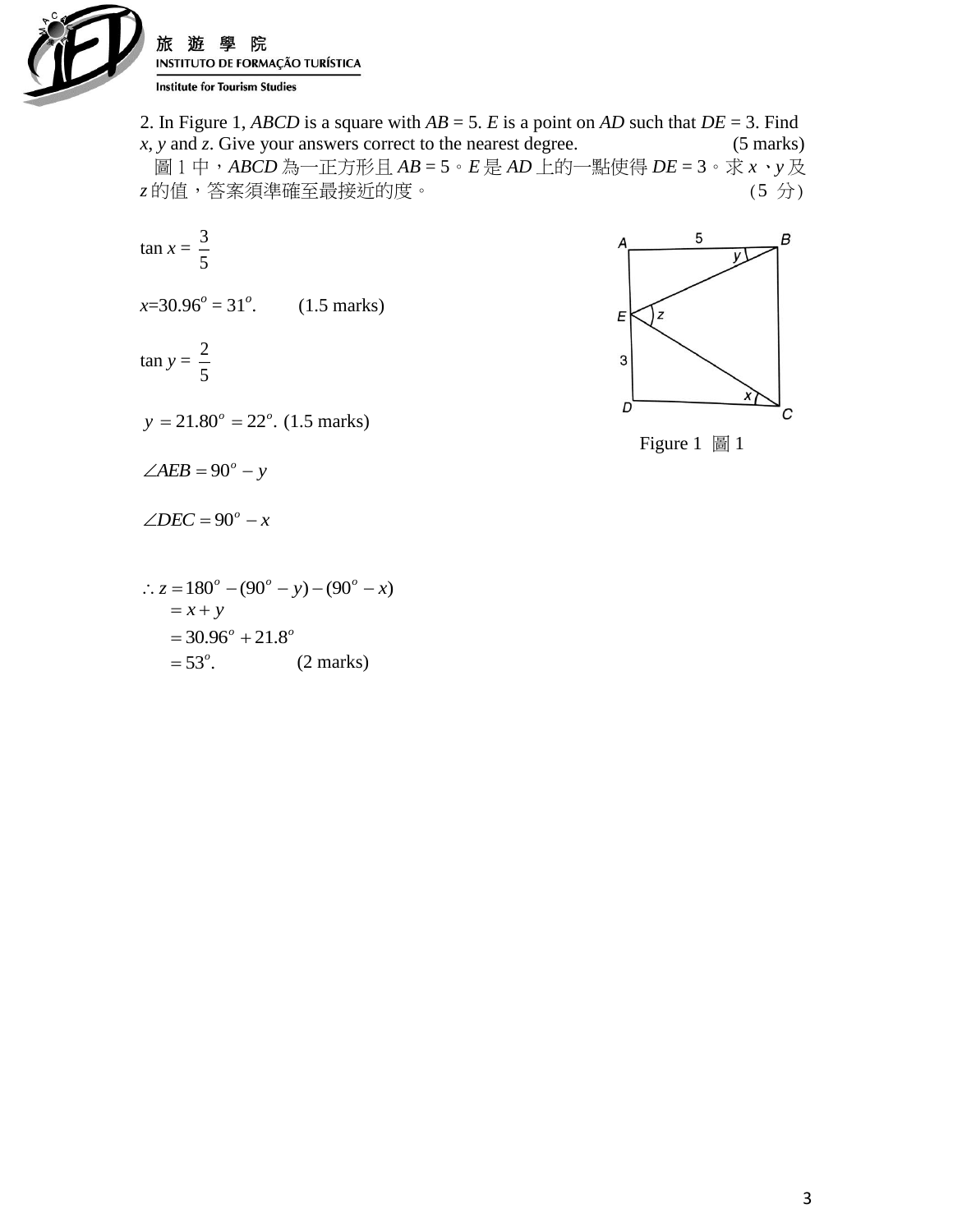

- 3. *z* varies directly as  $x^2$  and inversely as *y*. when  $x = 4$  and  $y=6$ ,  $z=8$ . *z* 隨 2 *x* 而正變且隨 *y* 而反變。當 *x* = 4 及 *y* = 6 時, *z* = 8。
- a, Express *z* in terms of *x* and *y*. (2 marks)<br>  $\exists x \downarrow x \not\equiv x$  (2 f) 試以  $x \not\!\!{E}$   $y \not\!\!{E}$   $z \circ$

$$
z \alpha \frac{x^2}{y}
$$
  

$$
\therefore z = \frac{kx^2}{y}
$$

By substituting  $x = 4$ ,  $y= 6$  and  $z = 8$  into

$$
z = \frac{kx^2}{y}
$$

$$
k = 3
$$

$$
\therefore z = \frac{3x^2}{y}
$$

b, If  $z = 18x - 27y$ , find  $x : y : z$ . (3 marks) 若  $z = 18x - 27y$ , 求  $x : y : z$ 。 (3 分)

$$
18x - 27y = \frac{3x^2}{y}
$$

$$
18xy - 27y^2 = 3x^2
$$

$$
x^2 - 6xy + 9y^2 = 0
$$

$$
(x-3y)^2 = 0
$$

$$
x=3y.
$$

$$
\therefore z = \frac{3(3y)^2}{y} = 27y.
$$

$$
\therefore
$$
 x: y: z = 3y: y: 27y = 3:1:27.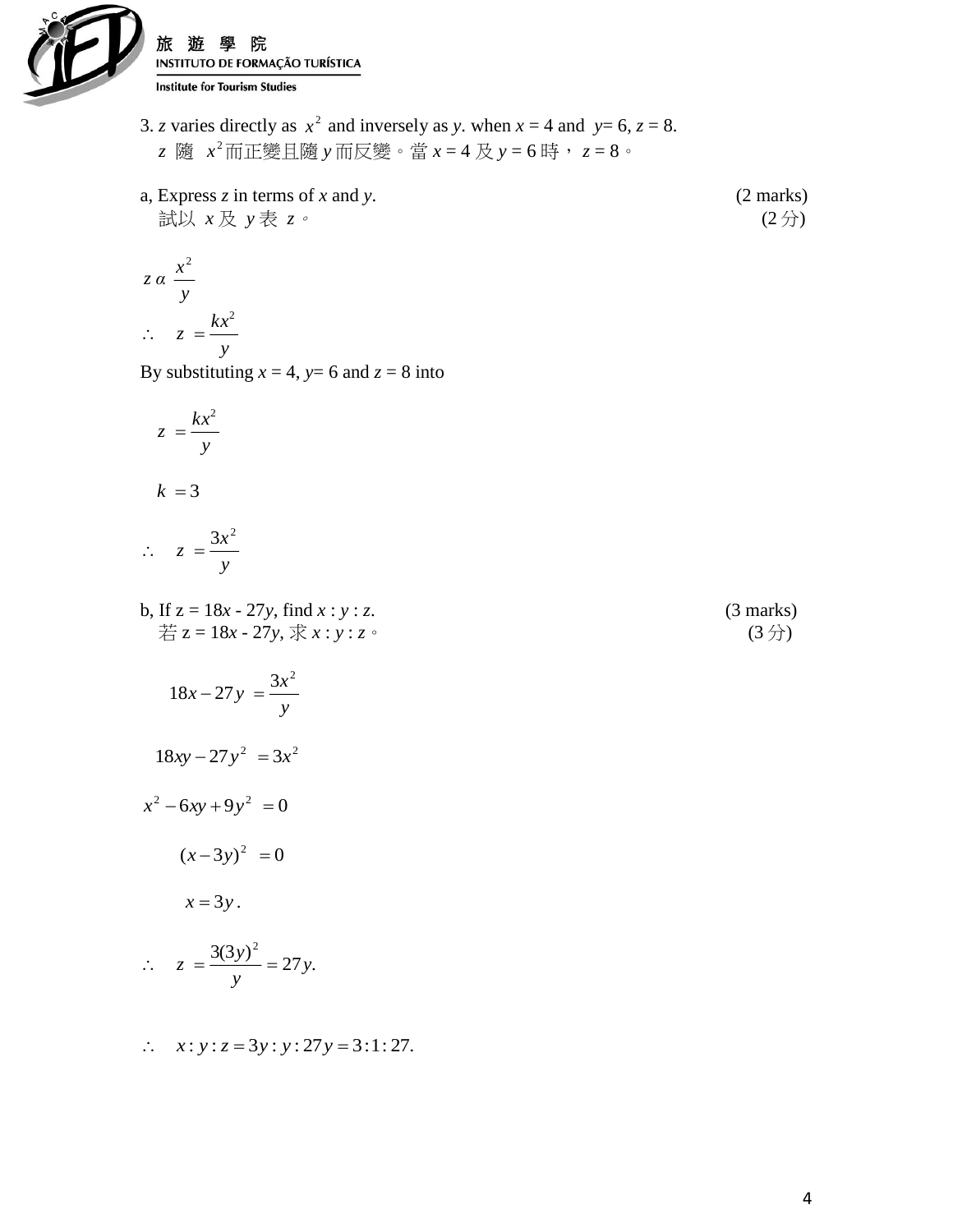

4. A game is played as follows. The player throws a die until he gets a '6'. Every time when the player throws the die and get a number not equal to '6', he can get 1 mark. 一個遊戲的規則如下。參加者不斷投擲一顆骰子,直至得到 '6' 為止。每次當參

加者投擲骰子,而所得數字不是'6'的話,他便可得1分。

- a, Find the probability that the player gets 求參加者得到以下分數的概率
	- (i) 1 mark  $\oplus$  (1 mark  $\oplus$ )
	- (ii) 2 marks  $\hat{\pi}$  (1 mark  $\hat{\pi}$ )

 $P(1 \text{ mark}) = P(\text{ not '6' in the first throw}) \times P(\text{'6' in the second throw})$ 

$$
=\frac{5}{6} \times \frac{1}{6} = \frac{5}{36}.
$$

 $P(2 \text{ marks}) = P(\text{ not '6' in the first throw}) \times P(\text{not '6' in the second throw}) \times P(\text{'6' in the second throw})$ third throw)

$$
=\frac{5}{6} \times \frac{5}{6} \times \frac{1}{6} = \frac{25}{216}.
$$

b, Find, in terms of *n*, the probability that the player gets *n* marks. (3 marks  $\hat{D}$ ) 求參加者得到 *n* 分的概率,答案以 *n* 表示。

$$
P(n \text{ marks}) = \left(\frac{5}{6}\right)^n \times \frac{1}{6}
$$

$$
= \frac{5^n}{6^{n+1}}.
$$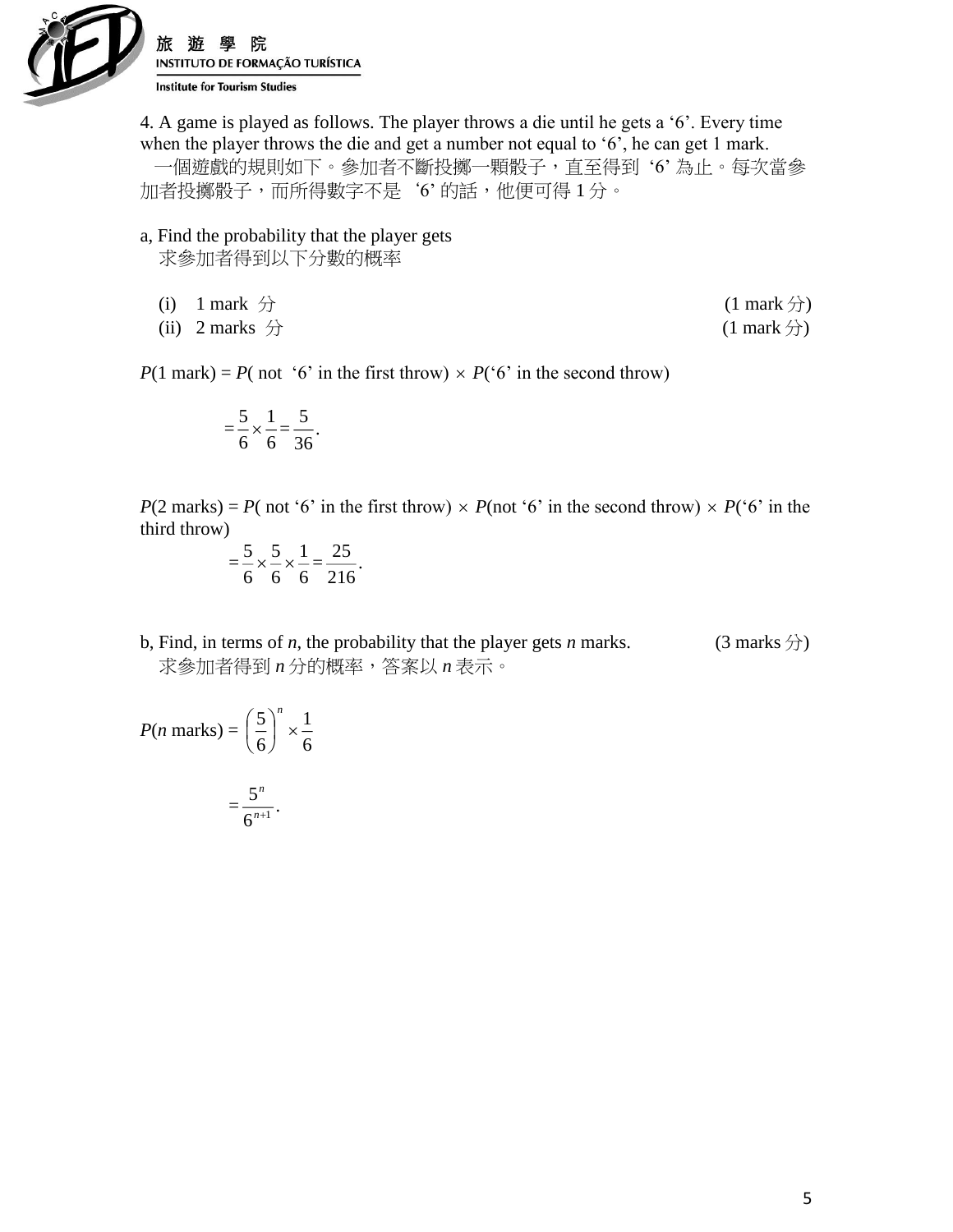

5. There are six positive integers. The mode is 2, the median is 4, the largest is 8 and the smallest is 1. What is the mean? (5 marks)

六個正數的眾數是 2、中位數是 4、最大是 8、最小是 1。平均數是甚麼? (5 分)

Let the six integers, in ascending order, be 1, a, b, c, d and 8 respectively.

If a=1, then there are two '1' in the distribution and for mode equals to 2, we must have b  $=c = d = 2$ . Then the median  $= b+c/2 = 2$ , and this contradicts the given condition. Therfore  $a \neq 1$ .

Being mode equals to 2, so a and b must be 2.then the median  $4 = b + c/2$ , and this gives  $c=6$  as  $b=2$ . Now d can only be the number between 6 to 8 and '6' or '8' has the same frequency as the mode of '2' and this is not allowed. Therefore d must be 7.

Hence the mean  $=\frac{1+2+2+2}{6}$  $1 + 2 + 2 + 6 + 7 + 8$ 

 $=4.33$ . (2 decimal places).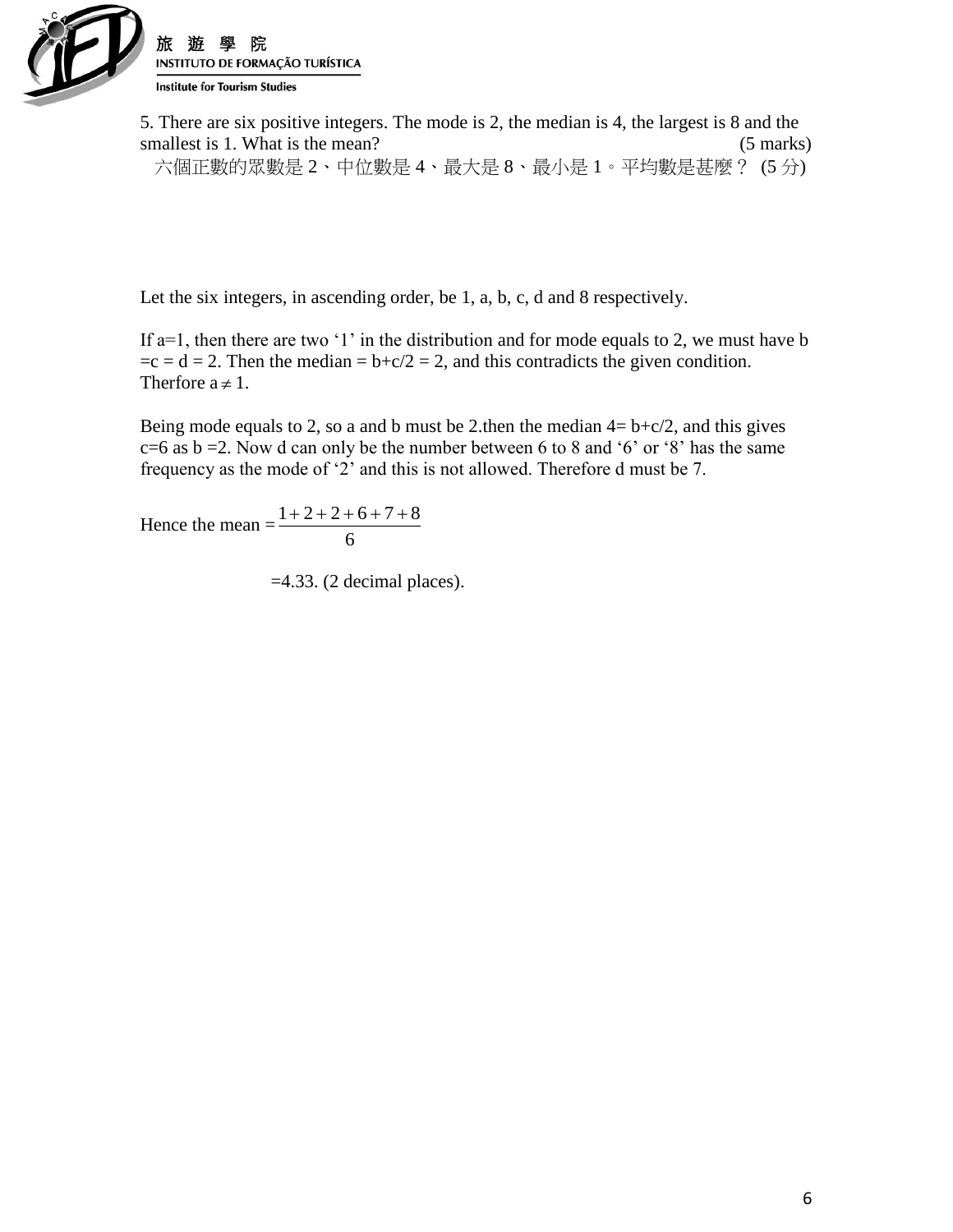

## **(Part II) Multiple-choice question (**第二部份**)** 選擇題

6. The equation of a circle is  $x^2 + y^2 - 4x + 2y + 1 = 0$ . Which of the following is/are true?

■圓的方程是 *x* <sup>2</sup> + y <sup>2</sup> − 4*x* + 2*y* +1=0。下列何者必為正確?

- I. The centre is  $(-2, 1)$ . I. 圓中心是 $(-2, 1)$ 。
	-
- II. The radius is 2 units. II. 半徑為 2。
- III. The circle intersects the *y*-axis III. 圓相交於 *y* 軸兩個不同的點。
- at two distinct points.

| А.        | I only        | 只有I      |
|-----------|---------------|----------|
| <b>B.</b> | II only       | 只有II     |
| C.        | III only      | 只有 III   |
| D.        | I and II only | 只有I及II   |
| Е.        | II and III    | 只有II及III |

7. In the figure 2, the graph of  $y = x^2 + bx + c$  cuts the x-axis at A and B. *OA* + *OB*= 在圖 2,曲線圖 *y <sup>x</sup> bx <sup>c</sup>* 2 與 x 軸相交於 *A* 和 *B*。*OA + OB*=



Figure 2. 圖 2。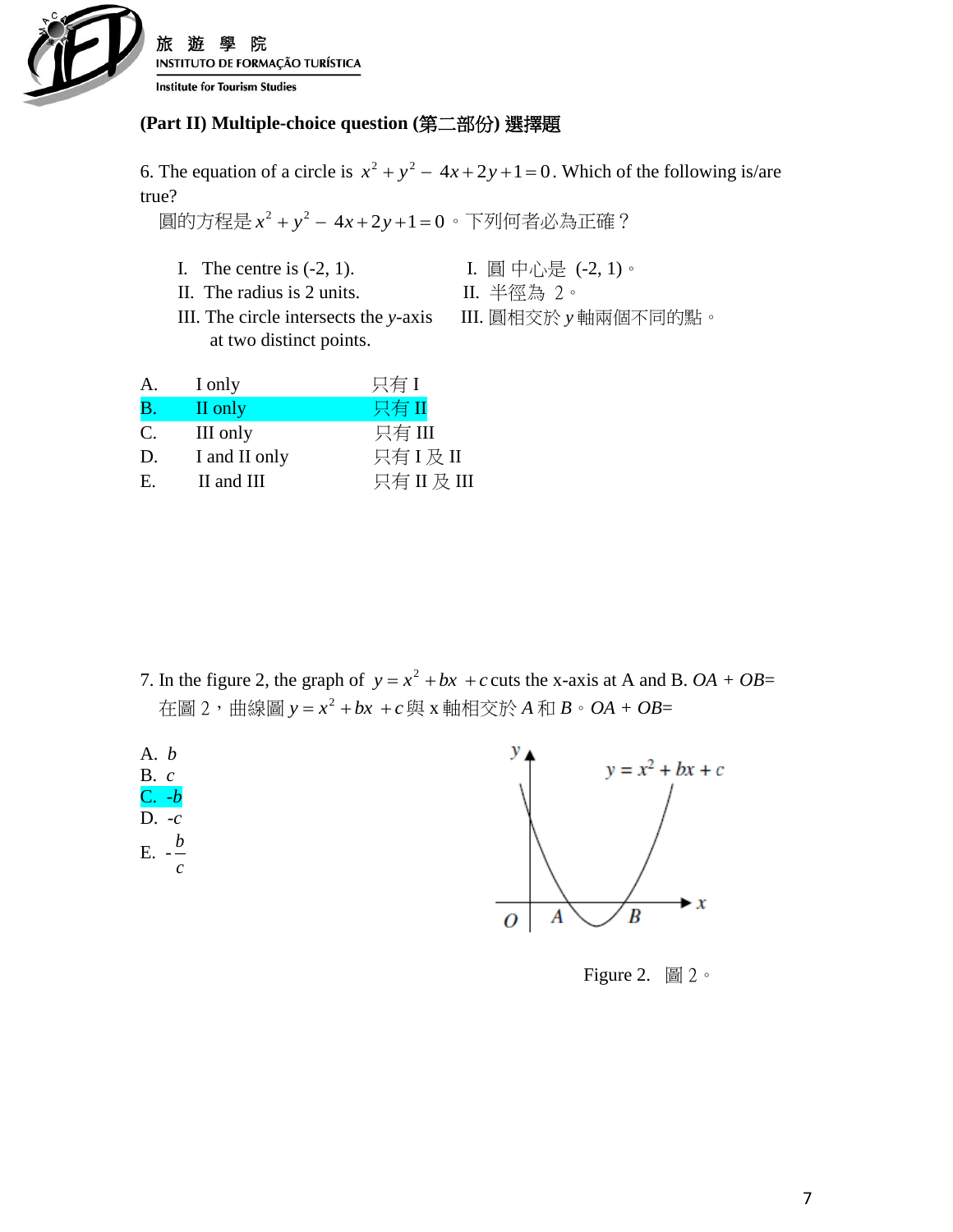

8. *x, y, z* are three consecutive positive integers. Which of the following is true? *x, y ,z* 是三個連續正整數。下列何者為正確?

| A. $x + y + z$ must be odd        | $x + y + z$ 必須是奇數       |
|-----------------------------------|-------------------------|
| B. $x + y + z$ must be even       | $x + y + z$ 必須是偶數       |
| C. xyz must be odd                | xyz 必須是奇數               |
| D. $xyz$ must be even             | xyz 必須是偶數               |
| E. $x^2 + y^2 + z^2$ must be even | $x^2 + y^2 + z^2$ 必須是偶數 |

- 9. If the solution of the inequality  $x^2 ax + 6 \le 0$  is  $c \le x \le 3$ , then 若不等式<sup>6</sup> <sup>0</sup> 2 *x ax* 的解為 *<sup>c</sup> <sup>x</sup>* 3 ,則
- A.  $a = 5$ ,  $c = 2$ B.  $a = -5$ ,  $c = 2$ C.  $a = 5$ ,  $c = -2$ D.  $a = 1$ ,  $c = -2$
- E. None of the above 以上皆不是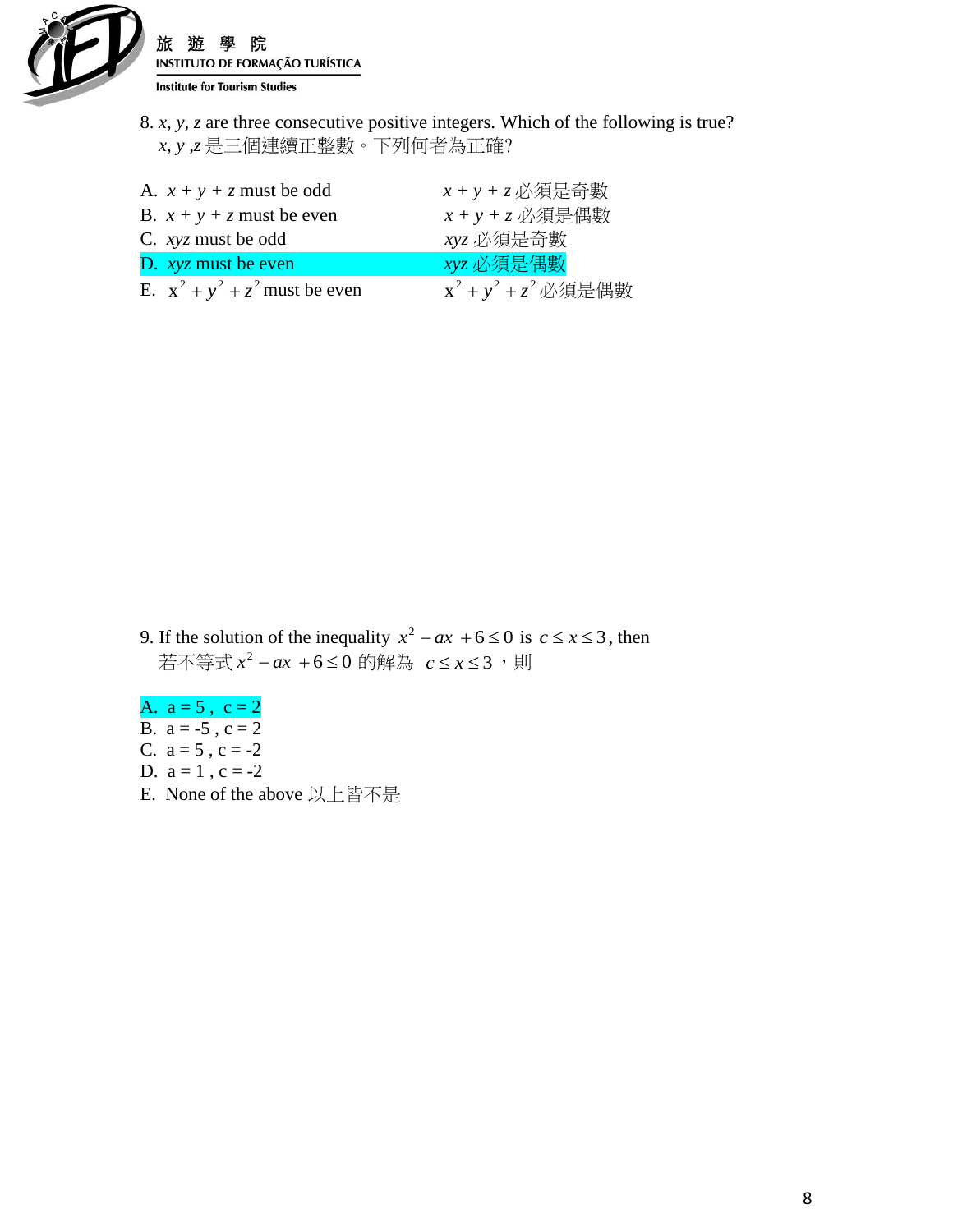

10. The sum of all the integers between 1 and 300 which are divisible by 7 is 由 1 至 300 中,所有能被 7 整除的整數之和為

A. 6174

- B. 6321
- C. 12642
- D. 28000
- E. None of the above 以上皆不是

11. If 
$$
x = (p + qy^2)^{\frac{1}{4}}
$$
, then  $y = \frac{1}{\frac{1}{4}}x = (p + qy^2)^{\frac{1}{4}}$ ,  $\frac{1}{7}\frac{1}{7}\frac{1}{y} = \frac{1}{7}$ 

A. 
$$
\pm \sqrt{\frac{x^2 - p}{q}}
$$
  
\nB.  $\pm \sqrt{\frac{p - x^2}{q}}$   
\nC.  $\pm \sqrt{\frac{p - x^4}{q}}$   
\nD.  $\pm \sqrt{\frac{x^4 - p}{q}}$ 

E. None of the above 以上皆不是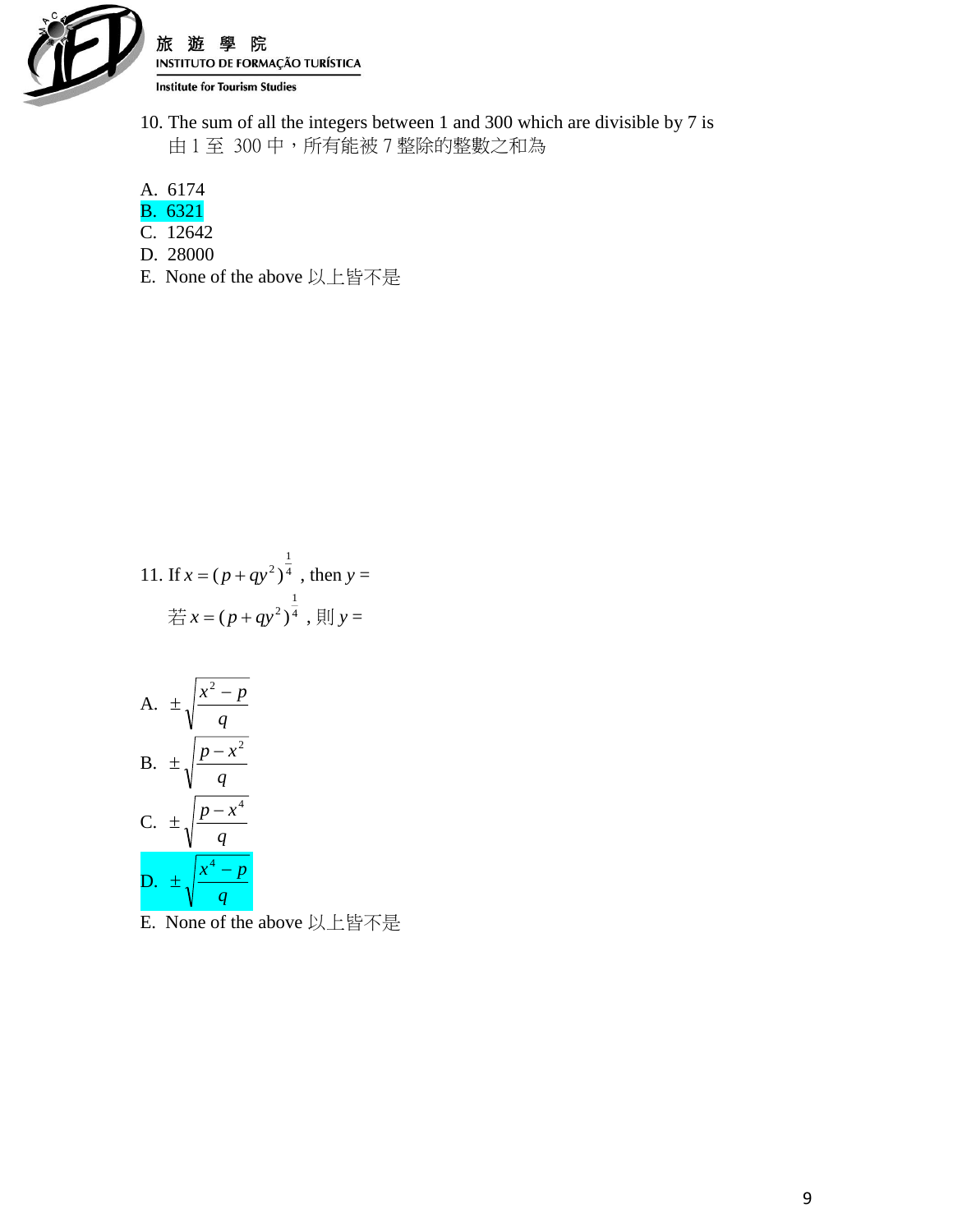

12. The price of a diamond ring is increased by 4%, 6% and 8% in three successive years. Find the percentage change of the price of the diamond ring over the past three years.

 連續三年間,一顆鑽石戒子的價值分別增加了 4%、6% 及 8%。求它的價值在 這三年間之整體百分數變化。

A. 16%

- B. 18%
- C. 19.1%
- D. 20.1%
- E. None of the above 以上皆不是

13. Suppose  $P(x) = x^2 - kx + 6$ . If  $P(x)$  is divisible by x+2, find the remainder when  $P(x)$ is divided by *x+*1.

假設 *P*(*x*)= *x* <sup>2</sup> − *kx* + 6 。若 *P*(*x*) 可被 *x*+2 整除,求 *P*(*x*) 除以 *x*+1 的餘數。

- A. 2
- B. 5
- C. 8
- D. 12
- E. None of the above 以上皆不是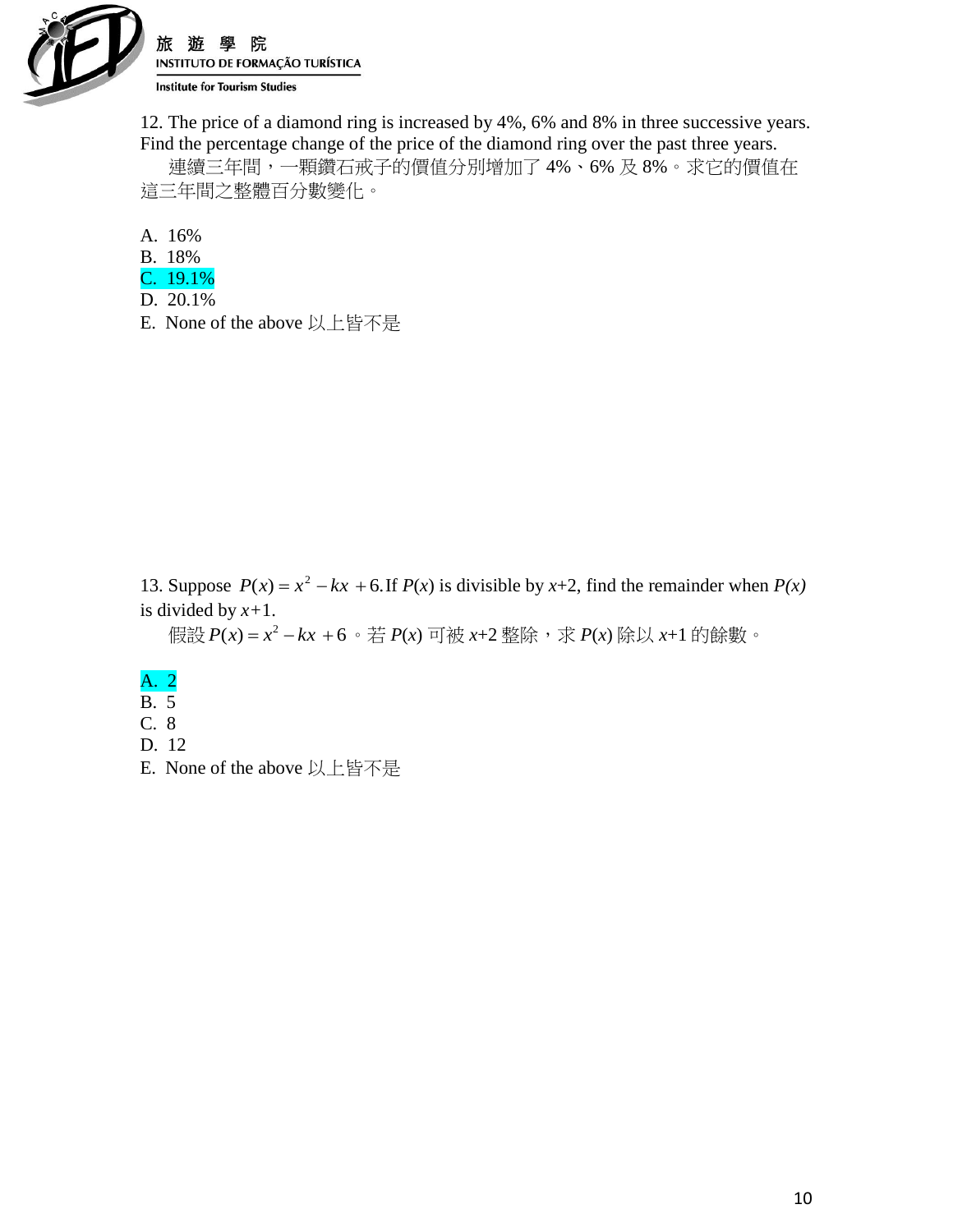

14. In figure 3,  $y = 2x + 7$  cuts the graph of  $y = x^2 - 4x$  at points *P* and *Q*. Find the coordinates of *Q*.

在圖 3 中, *y* 2*<sup>x</sup>* 7 與 *y <sup>x</sup>* 4*<sup>x</sup>* 2 相交於 *P* 及 *Q* 兩點。求 *Q* 的坐標。

A. (-1 , 5)

- B. (1 , 9)
- C. (5 , 17)
- D. (7 , 21)
- E. None of the above 以上皆不是





15. If 
$$
x^{\frac{1}{2}} + x^{-\frac{1}{2}} = \sqrt{5}
$$
, then  $x + \frac{1}{x} = \frac{1}{\sqrt{5}}$   
 $\frac{1}{\sqrt{5}} + x^{-\frac{1}{2}} = \sqrt{5}$ ,  $\frac{1}{\sqrt{5}} + \frac{1}{x} = \frac{1}{\sqrt{5}}$ 

A. 1 B. 3 C. 5

D. 7

E. None of the above 以上皆不是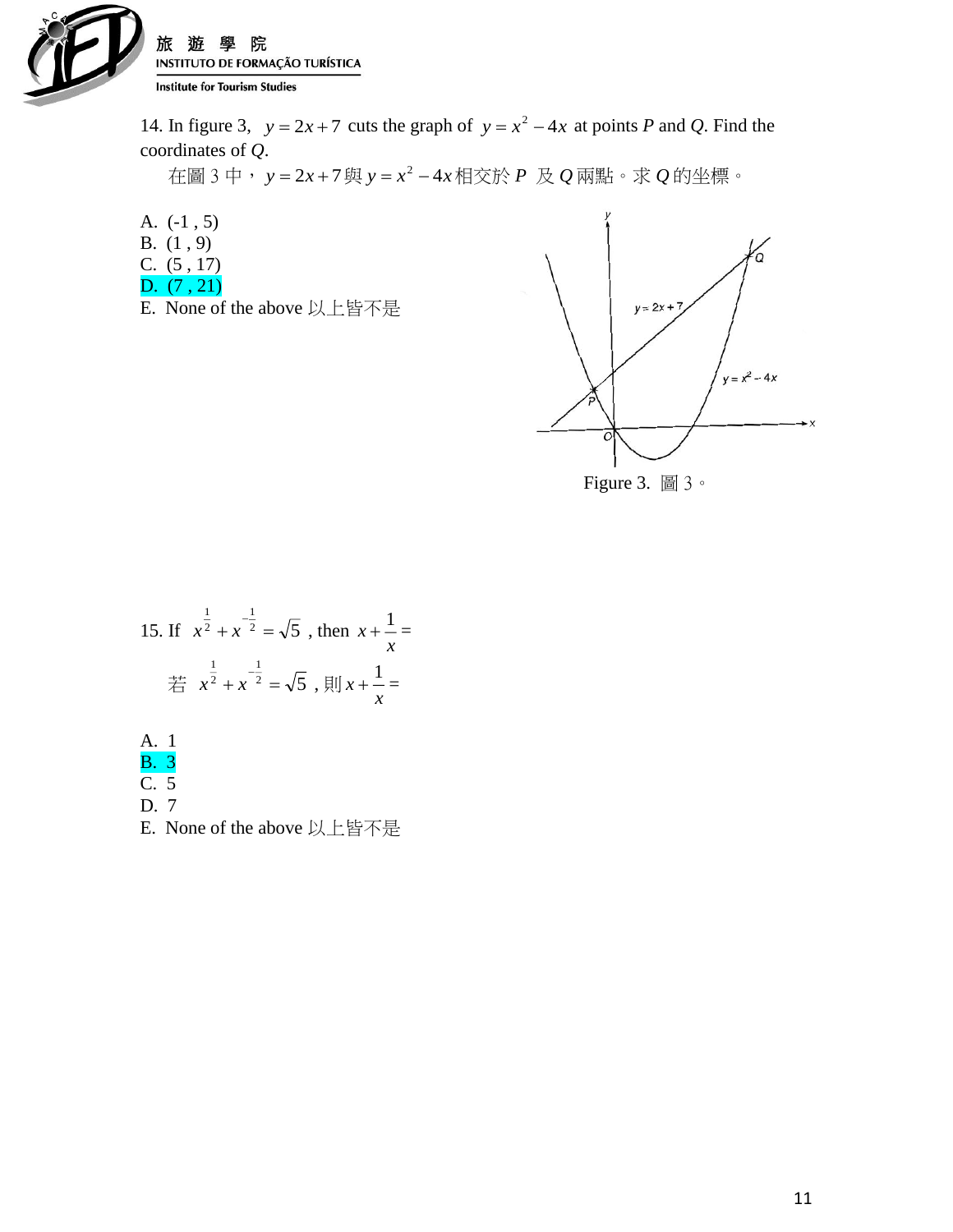

16. A bag contains 3 blue balls and 2 green balls. Two balls are drawn randomly from the bag at one time and it is given that one of the drawn ball is blue. Find the probability that the balls drawn are all blue.

 一個袋中有 3 個藍色球及 2 個綠色球。現從該袋中隨機取出兩個球,並已知其 中一個是 藍色的,求所選取的兩個球都是藍色的概率。



17. Chris sold his car to Mary at a loss of 20%. Mary sold it to Andy at a profit of 10%. If Andy paid \$176,000 for the car, find Chris's loss.

克里斯將一輛車售給<u>瑪麗</u>、虧蝕了 20%。瑪麗將該輛汽車轉售給安迪,獲利 10%。若安迪需付\$176,000,求克里斯的虧蝕。

- A. \$24,000
- B. \$40,000
- C. \$56,000
- D. \$72,000
- E. None of the above 以上皆不是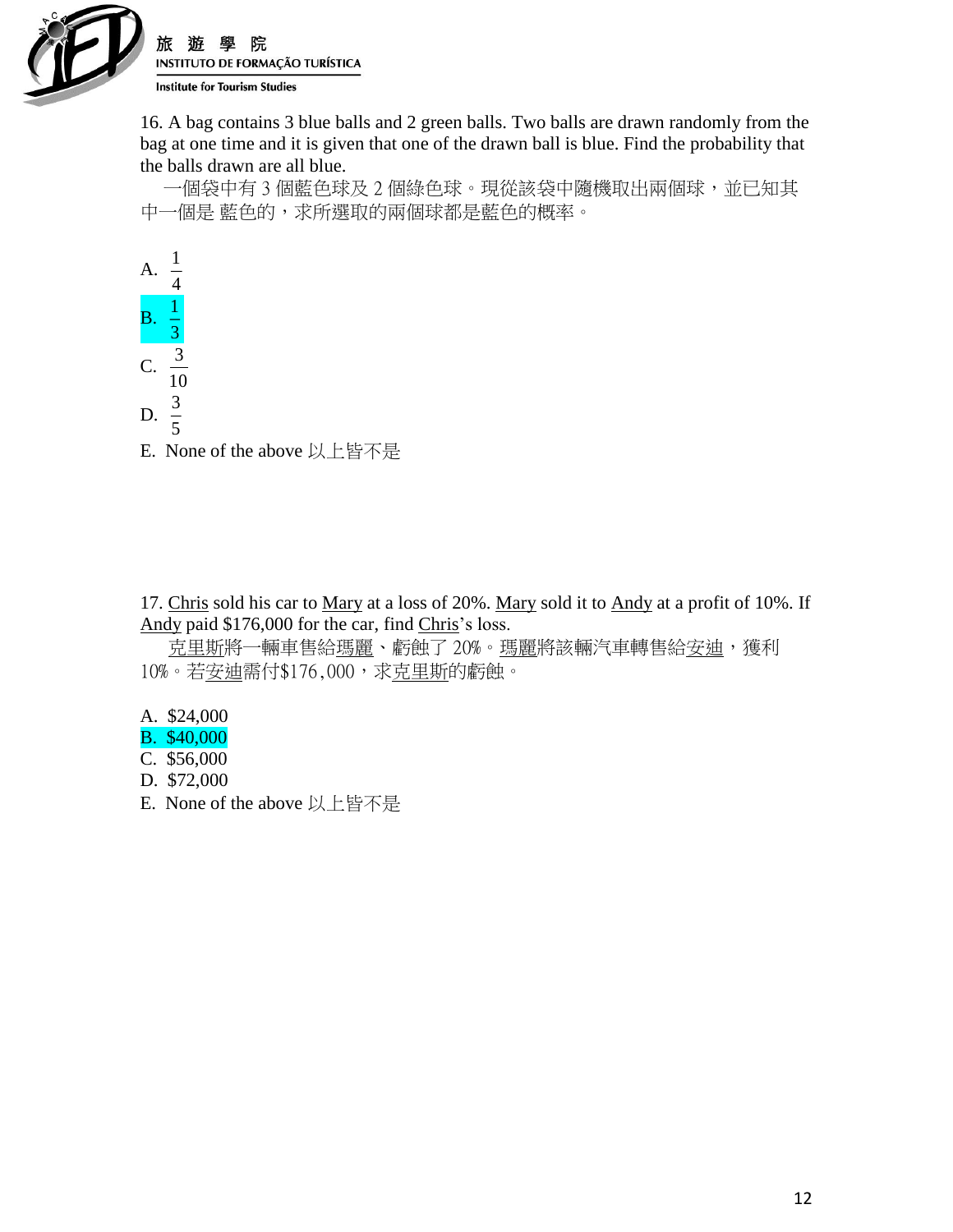

18. If  $4^x = a$ , then  $16^x = a$ 

$$
\stackrel{+}{\leftrightarrow} 4^x = a , \, \text{H} 16^x =
$$

A. 
$$
4a
$$

- B.  $a^2$
- C. *a* 4 D.  $2^a$
- E. None of the above 以上皆不是

19. 
$$
\tan \theta + \frac{1}{\tan \theta} =
$$
  
\nA. 1  
\nB.  $\frac{2}{\tan^2 \theta}$   
\nC.  $\sin \theta \cos \theta$   
\nD.  $\frac{1}{\sin \theta \cos \theta}$ 

E. None of the above 以上皆不是